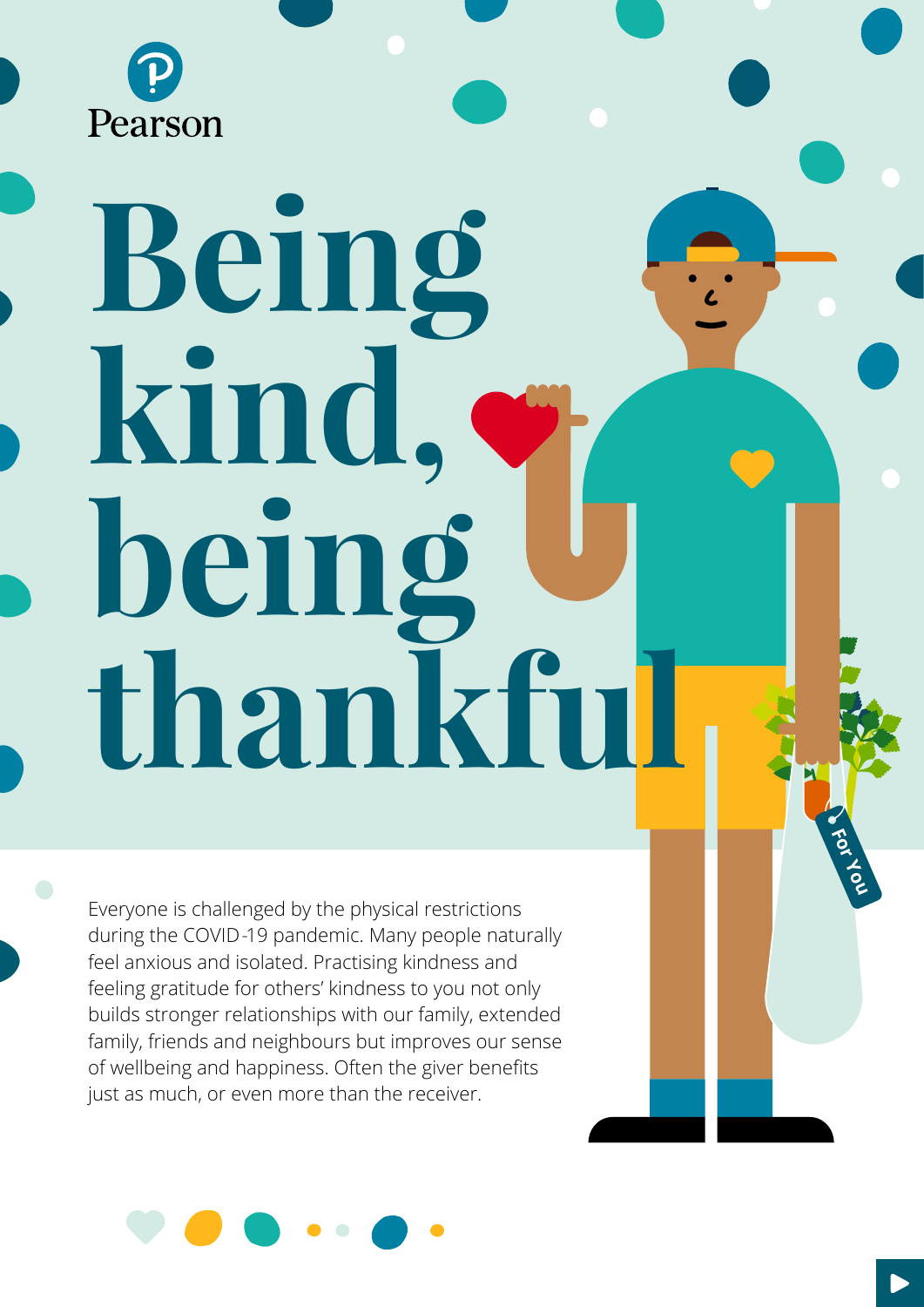

# Activities

# Kindness challenge

Challenge your child to perform three acts of kindness for anyone they wish over the next week (e.g. writing/ drawing a letter or card to grandparents and sending via video, email or normal mail, reading a story or playing a game with a younger sibling, making something to share, etc). Keep doing three acts of kindness each week.

# A letter of appreciation

First discuss how your family supports each other. Provide some starters, such as: Who in our family plays games with you, makes nice things to eat, cuddles you or comforts you, takes you to the park? etc. Talk about writing/scripting a card, letter, poem, short imaginative text, email or video to a family member, teacher or a friend saying how you appreciate the ways in which others are kind to you, and help and support you. You could include:

- How did their actions make things better for you?
- What effort did they make?
- Why did they do that for you?
- What can you do for them?

The message could also be to health workers and people that are helping our community at this time.

# Song and video/ movie hunt

Ask children to search for songs, video clips or movies on the theme of human kindness, compassion and support for each other. Do the same for gratitude.

# Gratitude activities

Feeling and expressing gratitude is one of the components of the Bounce Back! curriculum unit, Looking on the bright side where students learn about two types of gratitude:

- Gratitude towards people: appreciating and feeling grateful for what another person has done for you, e.g. for their kindness, for helping you, for teaching you
- Gratitude for the good things in your life or the good things in your day.

### **Gratitude hand tracing**

Each child traces around their hand and then writes four things they are grateful for (one for each finger and a smiley face on the thumb). Encourage them to focus more on the actions and behaviour of people, rather than on material things. Encourage them to be specific – what did the person do that made things better for them? For example, instead of saying, 'I am grateful for my family' they could write, 'I am grateful for Ava because she let me wear her favourite jumper'.

### **Gratitude jar or box**

Each child makes a gratitude jar or box and writes one thing they are grateful for each day for a couple of weeks to put inside. They can decorate it with paint, stickers, glitter, etc.